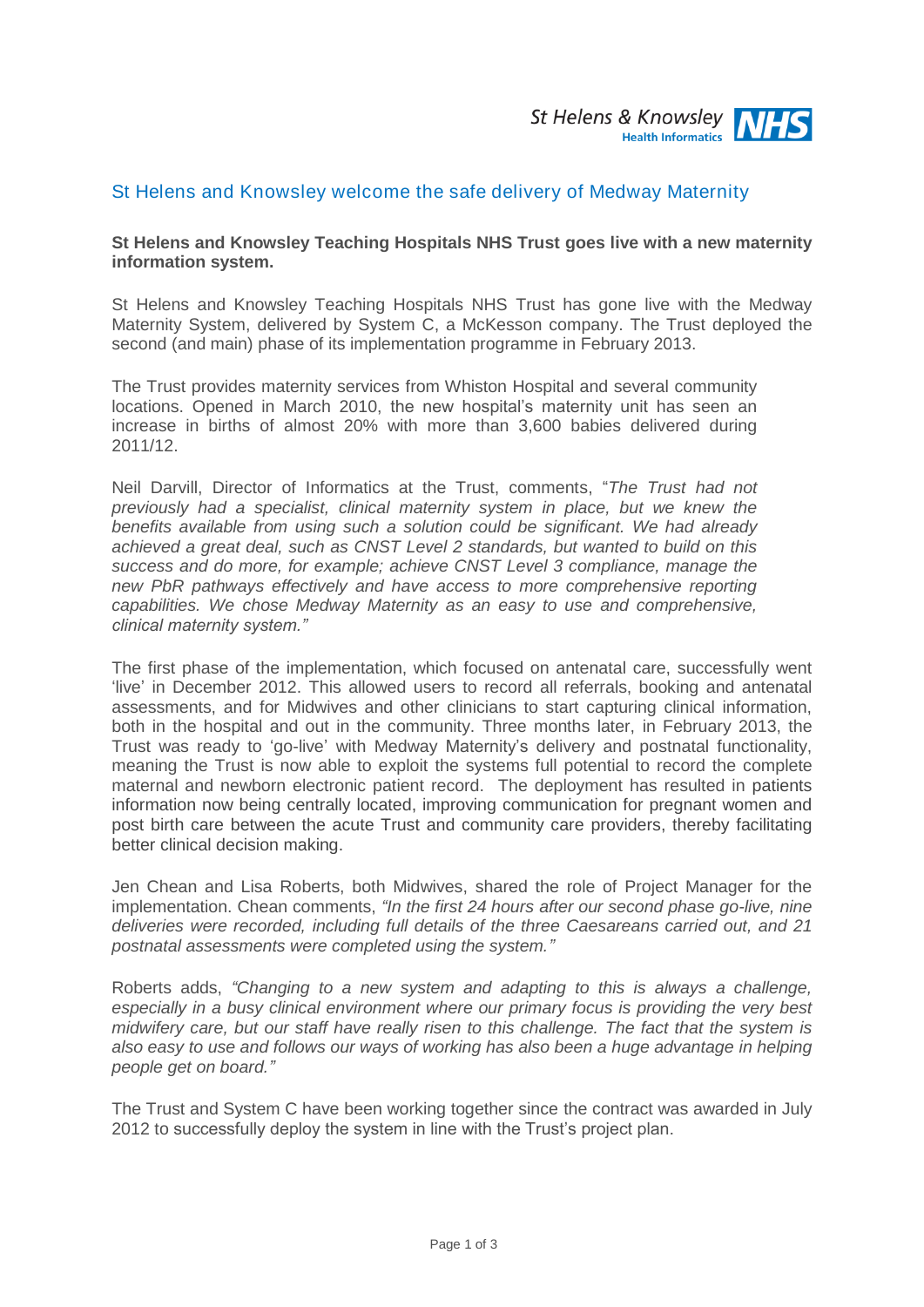Jane Clark, System C's Maternity Solution Programme Director comments, *"We are delighted to be working with St Helens and Knowsley Teaching Hospitals NHS Trust, and to have achieved the successful 'go-live' of phases one and two of the Medway Maternity implementation"* Clark adds, *"The Trust is very much focused on making use of leading-edge technology to meet the challenges of joined-up and high quality maternity care, delivering the safest and best possible care for patients, and we are pleased our system is helping the Trust achieve those ambitions."*

## **About St Helens & Knowsley Teaching Hospitals NHS Trust**

Formed in April 1991, the Trust provides the full range of acute in-patient, out-patient, day case and emergency services at Whiston Hospital and St Helens Hospital.

The Trust provides an excellent standard of care to a population of 350,000 people across the boroughs of St Helens, Knowsley, Halton, South Liverpool and further afield. In addition, the Mersey Regional Burns and Plastic Surgery Unit at Whiston Hospital provides treatment for patients from across Merseyside, Cheshire, North Wales, the Isle of Man and parts of the North West, serving a population of over four million people.

The Trust is the only acute Trust in the country to have performed above the national average in every indicator for quality of services and care in the Care Quality Commission (CQC) assessment (2010), and continues to be successful in providing high standards of services and care with a high level of patient safety CQC assessment (2011).

The Trust has also been rated as 'EXCELLENT' for 7 years running in the Patient Environment Action team (PEAT) assessments for both Whiston and St Helens hospitals.

Employing over 4,000 members of staff, the Trust opened the new Whiston Hospital in March 2010, six months ahead of schedule and within budget. This follows the opening of the new St Helens Hospital in 2008 as part of a combined £338 million investment to provide world class healthcare facilities to the local community.

#### **About McKesson**

McKesson UK, a subsidiary of McKesson Corporation, is the trusted healthcare technology solutions and services provider specialising in workforce, clinical and administrative information technology and medical imaging solutions and has operated in the UK since 1990.

McKesson's approach to the UK healthcare market is fundamentally different because it is based on years of selling, operating, and supporting healthcare systems to healthcare professionals now installed in virtually every NHS organisation. McKesson's unique consultative approach ensures that both clinicians and management are fully engaged with any new system and its outcomes before any sale is made, or implementation starts. This guarantees the successful uptake and onward operation of McKesson's systems ensuring that its patient-centric technologies are based on successful outcomes through the active engagement with healthcare professionals at every stage.

Clinical and Business Intelligence – McKesson fosters a patient-centric approach to Care and Resource Utilisation which is centred on its world class evidence-based clinical decision support tools to affect appropriateness of care. McKesson is working with Healthcare Commissioners and Providers to develop and support clinical evidence-based competence in healthcare in order to realise productivity gains and cost reduction.